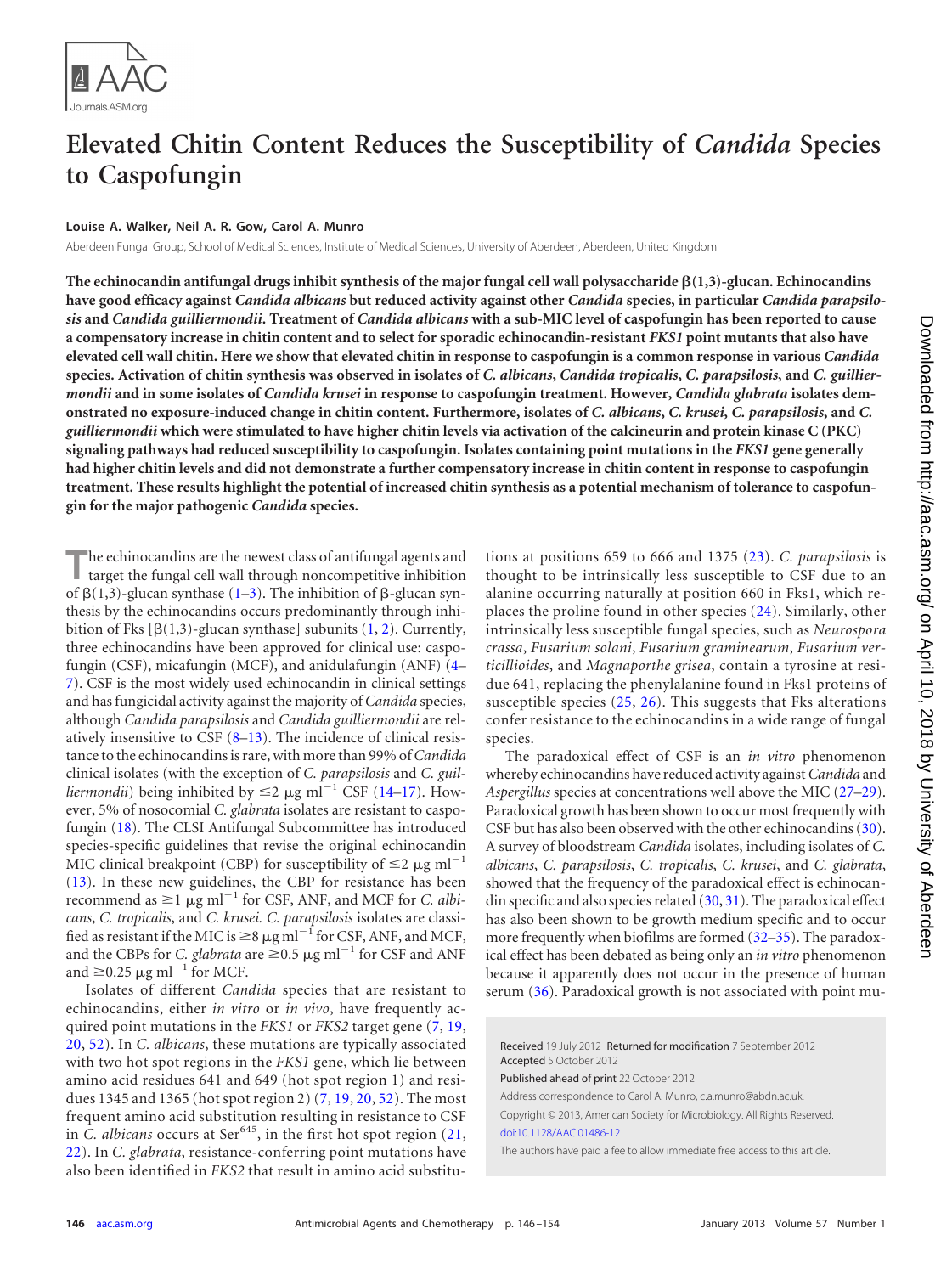<span id="page-1-0"></span>**TABLE 1** *Candida* sp. clinical isolates used in this project

| Isolate                     | Strain           | Site of isolation                              | Country of origin |
|-----------------------------|------------------|------------------------------------------------|-------------------|
| C. parapsilosis isolate 1   | SCS40113         | Blood                                          | Scotland          |
| C. parapsilosis isolate 2   | 73/116           | Anus                                           | England           |
| C. parapsilosis isolate 3   | L103             | Anus                                           | England           |
| C. parapsilosis isolate 4   | 81/029           | Mouth                                          | England           |
| C. parapsilosis isolate 5   | SCS015.50183     | Blood                                          | Scotland          |
| C. krusei isolate 1         | 20479.077        | <b>Blood</b>                                   | Slovakia          |
| C. krusei isolate 2         | RB1316           | Skin biopsy                                    | England           |
| C. krusei isolate 3         | RB29-01          | Blood                                          | England           |
| C. krusei isolate 4         | <b>J990529</b>   | Vagina                                         | <b>USA</b>        |
| C. krusei isolate 5         | 20522.042        | Blood                                          | Slovakia          |
| C. krusei isolate 6         | L86              | Mouth                                          | England           |
| C. glabrata isolate 1       | <b>J990055</b>   | Sputum                                         | <b>USA</b>        |
| C. glabrata isolate 2       | <b>J981302</b>   | Vagina                                         | <b>USA</b>        |
| C. glabrata isolate 3       | AM2004/0050      | Blood                                          | Scotland          |
| C. glabrata isolate 4       | BB412783         | Blood                                          | Scotland          |
| C. guilliermondii isolate 1 | M476/93/6        | Animal (seal)                                  | Scotland          |
| C. guilliermondii isolate 2 | 81/054           | Nail                                           | England           |
| C. guilliermondii isolate 3 | SCS192139p       | Blood                                          | Scotland          |
| C. guilliermondii isolate 4 | <b>J960023</b>   | Nail                                           | Belgium           |
| C. guilliermondii isolate 5 | <b>SCS74555E</b> | Blood                                          | Scotland          |
| C. tropicalis isolate 1     | 31586/7/04       | Central venous pressure catheter tip (femoral) | England           |
| C. tropicalis isolate 2     | 31580/7/04       | Urine                                          | England           |
| C. tropicalis isolate 3     | GUI4448          | Soil (beach)                                   | Brazil            |
| C. tropicalis isolate 4     | B31581/7/04      | Urine                                          | England           |
| C. tropicalis isolate 5     | L634             | Wound                                          | Unknown           |
| C. albicans isolate 1       | FJ9              | Throat                                         | Australia         |
| C. albicans isolate 2       | AM2003/0191      | Blood                                          | England           |
| C. albicans isolate 3       | AM2003/0069      | Vagina                                         | England           |
| C. albicans isolate 4       | FC <sub>28</sub> | Vulva                                          | <b>USA</b>        |
| C. albicans isolate 5       | <b>J990102</b>   | Vagina                                         | Belgium           |
| C. albicans isolate 6       | S20175.016       | <b>Blood</b>                                   | Israel            |

tations in *FKS1* and is therefore more likely due to activation of cell wall salvage mechanisms  $(7, 37, 38)$  $(7, 37, 38)$  $(7, 37, 38)$  $(7, 37, 38)$  $(7, 37, 38)$ . The cell wall is a dynamic structure which can alter its composition in response to damage by upregulating cell wall biosynthetic genes [\(7\)](#page-7-4). This results in remodelling of the cell wall to restore cell wall integrity. Often, this cell wall salvage mechanism results in increased chitin synthesis [\(7,](#page-7-4) [37,](#page-8-15) [39\)](#page-8-17). Consequently, treating wild-type *C. albicans* cells with a sub-MIC level of CSF leads to increased chitin synthesis [\(7\)](#page-7-4). Likewise, one clinical isolate of *C. albicans* which demonstrated the paradoxical effect had a significantly elevated chitin content in the presence of 12.5  $\mu$ g ml<sup>-1</sup> CSF [\(40\)](#page-8-18). Clinical isolates of *C*. *albicans*, *C. tropicalis*, *C. orthopsilosis*, and *C. parapsilosis* that exhibited paradoxical growth were also shown to have elevated chitin and glucan and thicker cell walls [\(31\)](#page-8-11). Paradoxical growth of *C. albicans* is eliminated by nikkomycin Z, a chitin synthase inhibitor, and calcineurin inhibitors, which prevent the upregulation of chitin synthesis in response to cell wall stress [\(36\)](#page-8-14). This suggests that paradoxical growth occurs as a result of increased chitin content, which allows cells to survive otherwise lethal concentrations of CSF. The compensatory increase in chitin content in response to CSF treatment is mediated by the  $Ca<sup>2+</sup>$ -calcineurin, protein kinase C (PKC), and HOG signaling pathways [\(7,](#page-7-4) [39\)](#page-8-17). In addition, treating *C. albicans* cells with CaCl<sub>2</sub> and calcofluor white (CFW), which activate the  $Ca^{2+}$ -calcineurin and PKC pathways, increases chitin content and reduces susceptibility to CSF *in vitro* and *in vivo* [\(7,](#page-7-4) [41\)](#page-8-19). Likewise, cell wall mutants of *C. albicans* with increased chitin contents are less susceptible to CSF [\(42\)](#page-8-20). These findings

suggest that *C. albicans* has the ability to adapt to CSF treatment through compensatory elevation of its chitin content.

Because different *Candida* species have varied susceptibilities to CSF, we aimed to determine whether clinical isolates of different *Candida* species were less susceptible to CSF due to a naturally higher cell wall chitin content, the acquisition of *FKS1* point mutations, or a combination of both. The sequences of the *FKS1* hot spot regions of each isolate were analyzed, and the responses of different *Candida* species to varied CSF concentrations, in terms of compensatory chitin synthesis, were also investigated. We show that with the exception of *C. glabrata*, all *Candida* species elevated their chitin content in response to echinocandin treatment and that Fks1 mutations generated stable, high chitin contents in the *Candida* cell wall.

### **MATERIALS AND METHODS**

**Strains, media, and growth conditions.** The *Candida* species used for investigation were chosen to represent both caspofungin-sensitive species (*C. albicans*, *C. glabrata*, and *C. krusei*) and species that have reduced caspofungin susceptibility *in vitro* (*C. parapsilosis* and *C. guilliermondii*). For each *Candida* species, 4 to 6 clinical isolates were tested [\(Table 1\)](#page-1-0). The isolates were selected as isolates from different anatomical locations in patients who had no previous exposure to caspofungin. *Candida* strains used in this study are listed in [Table 1.](#page-1-0)*Candida* strains were maintained on Sabouraud dextrose (Sabdex) agar plates (1% mycological peptone [wt/ vol], 4% [wt/vol] glucose and 2% [wt/vol] agar). In some experiments, *Candida* isolates were grown in YPD broth (1% yeast extract [wt/vol], 2% mycological peptone [wt/vol], and 2% [wt/vol] glucose) alone or pre-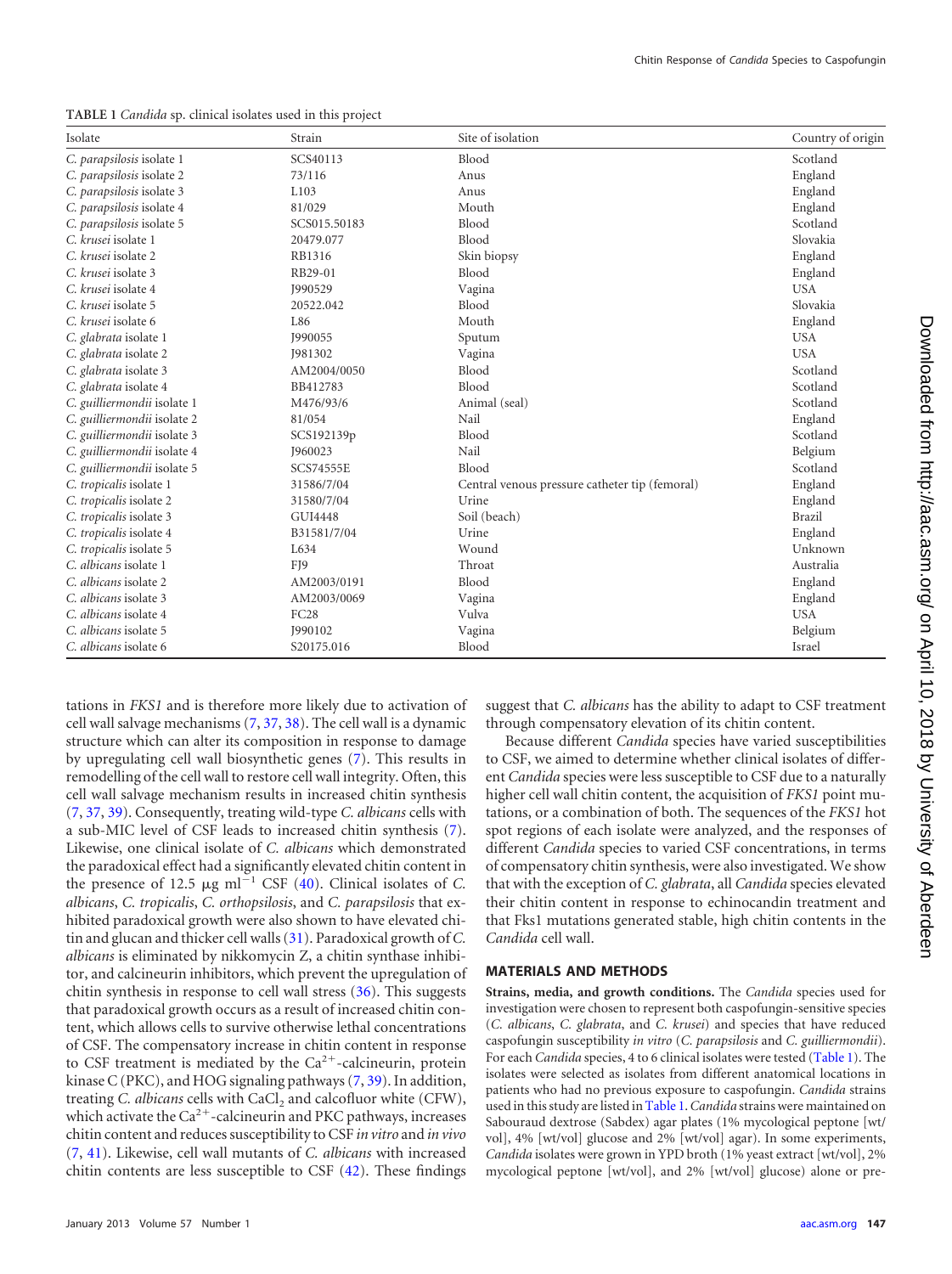<span id="page-2-0"></span>

| TABLE 2 Susceptibilities of different Candida species to caspofungin <sup>a</sup> |  |  |
|-----------------------------------------------------------------------------------|--|--|
|                                                                                   |  |  |

| Species           |           | Caspofungin $IC_{50}$ ( $\mu$ g ml <sup>-1</sup> ) |           |           |           |           |  |  |
|-------------------|-----------|----------------------------------------------------|-----------|-----------|-----------|-----------|--|--|
|                   | Isolate 1 | Isolate 2                                          | Isolate 3 | Isolate 4 | Isolate 5 | Isolate 6 |  |  |
| C. albicans       | 0.064     | 0.064                                              | 0.064     | 0.064     | 0.064     | 0.032     |  |  |
| C. glabrata       | 0.032     | 0.032                                              | 0.032     | 0.032     |           |           |  |  |
| C. tropicalis     | 0.064     | 0.064                                              | 0.064     | 0.032     | 0.032     |           |  |  |
| C. krusei         | 0.13      | 0.064                                              | 0.032     | 0.032     | 0.032     | >16       |  |  |
| C. parapsilosis   | 0.13      | 0.25                                               | 0.25      | 0.13      | 0.064     |           |  |  |
| C. guilliermondii | >16       | >16                                                | 0.064     | >16       | >16       |           |  |  |

<sup>a</sup> As determined by broth microdilution testing. The IC<sub>50</sub> was defined as the concentration of caspofungin at which growth of the clinical isolates of each *Candida* species was inhibited by 50% during growth in YPD for 24 h at 30°C.

treated by growing in YPD broth containing 0.2 M CaCl<sub>2</sub> and 100  $\mu \mathrm{g\,ml^{-1}}$ CFW (Sigma-Aldrich, United Kingdom) for 12 h at 30°C with shaking at 200 rpm to stimulate chitin synthesis [\(7\)](#page-7-4).

**Antifungal susceptibility testing.**CSF (Merck Research Laboratories, NJ) MICs were determined by broth microdilution testing with YPD medium at 30°C and a starting inoculum of 1  $\times$  10<sup>6</sup> cells/ml. Drug concentrations ranged from 0.016  $\mu$ g ml<sup>-1</sup> to 16  $\mu$ g ml<sup>-1</sup> CSF. Exponentially growing cultures were diluted to  $2 \times 10^6$  cells ml<sup>-1</sup> in  $2 \times$  YPD, and 100  $\mu$ l of culture was added to each well. Plates were incubated for 24 h at 30°C. After incubation, optical densities at 405 nm were read in a VERSAmax tunable microplate reader (Molecular Devices, CA).

**Calcofluor white susceptibility testing.** Susceptibility to CFW was determined by broth microdilution testing. Exponentially grown cultures were diluted to 2  $\times$  10<sup>6</sup> cells ml<sup>-1</sup> in 2 $\times$  YPD, and 100  $\mu$ l of culture was added to each well. CFW concentrations ranged from 25  $\mu$ g ml $^{-1}$  to 400  $\mu$ g ml<sup>-1</sup>. Plates were incubated for 24 h at 30°C, and optical densities at 600 nm were read in a VERSAmax tunable microplate reader (Molecular Devices, CA).

**Caspofungin susceptibility testing on solid medium.** CSF was incorporated into YPD agar plates at 0.032  $\mu$ g ml<sup>-1</sup> to 16  $\mu$ g ml<sup>-1</sup>, depending on the 50% inhibitory concentration (IC<sub>50</sub>) of each isolate. *Candida* cells were serially diluted to generate suspensions containing 1,000 to  $1 \times 10^6$ cells  $ml^{-1}$  in sterile water. Plates were inoculated with 5- $\mu$ l drops of each cell suspension and incubated for 24 h at 37°C.

**Fluorescence microscopy.** After washing with sterile water to remove any excess medium, samples were fixed in 10% (vol/vol) neutral buffered formalin (Sigma-Aldrich, United Kingdom) and examined by differential interference contrast (DIC) microscopy. Cells were stained with 25  $\mu$ g  $ml^{-1}$  CFW (Sigma-Aldrich, United Kingdom) to visualize chitin. All samples were examined by fluorescence microscopy using a Zeiss Axioplan 2 microscope. Images were recorded digitally using an Openlab system (Openlab v 4.04; Improvision, Coventry, United Kingdom) and a Hamamatsu C4742-95 digital camera (Hamamatsu Photonics, Hamamatsu, Japan). Chitin content was measured by quantitative CFW fluorescence of individual yeast cells [\(7\)](#page-7-4). Mean fluorescence intensities were calculated for 50 individual cells for each condition. In some experiments, the exposure time of fluorescence images was fixed so the intensity of fluorescence relative to a control of known chitin content was determined.

**DNA sequence analysis of** *FKS1* **hot spot regions.** *FKS1* hot spot regions were analyzed as described previously. Briefly, genomic DNA was extracted according to the protocol of Hoffman and Winston [\(53\)](#page-8-21). Hot spot regions were amplified with the following forward and reverse primers (1 µM concentration of each): HS1-F, 5'-TTT ATT CAA ATT CTT GCC-3'; HS2-F, 5' AAT GCC ATG ATG AGA GGT GG-3'; HS1-R, 5' GGA ATG CCA TTG TTA TTT CC-3'; HS2-R, 5' GGT ACA GTT TCT CAT TGG CA-3'. PCRs were performed using Extensor master mix (Abgene) and involved an initial 5-min denaturation step at 94°C followed by 30 cycles of 94°C for 30 s, 53°C for 1 min, and 72°C for 1 min, with a 5-min final extension step at 72°C. PCR products were purified according to the protocol of Rosenthal et al. [\(43\)](#page-8-22).

Methods for DNA sequence determinations have been described previously [\(44\)](#page-8-23). Briefly, purified PCR fragments were sequenced on both strands by using a 0.7  $\mu$ M concentration of each PCR primer. Sequencing reactions were performed with an ABI Prism BigDye Terminator cycle sequencing ready reaction kit (Applied Biosystems) according to the manufacturer's recommendations. Sequences were analyzed with an ABI Prism model 3730xl DNA analyzer (Applied Biosystems) by Geneservice, Oxford, United Kingdom. The sequence of *FKS1*/*GSC1* (orf19.2929) from the *Candida* Genome Database (CGD; [http://www.candidagenome](http://www.candidagenome.org) [.org\)](http://www.candidagenome.org) was used as a reference [\(45\)](#page-8-24).

# **RESULTS**

*Candida* **species have different susceptibilities to caspofungin.** The relative susceptibilities of *Candida* sp. clinical isolates to CSF were determined using a broth microdilution method. In general, isolates of *C. albicans*, *C. glabrata*, and *C. tropicalis* were the most susceptible to CSF [\(Table 2\)](#page-2-0). Isolates of *C. krusei* had intermediate susceptibility, and isolates of *C. parapsilosis* and *C. guilliermondii* were relatively insensitive to CSF [\(Table 2\)](#page-2-0). The  $IC_{50}$  range for the susceptible species, *C. albicans*, *C. glabrata*, and *C. tropicalis*, was  $0.032 \mu$ g ml<sup> $-1$ </sup> to  $0.064 \mu$ g ml<sup> $-1$ </sup> CSF [\(Table 2\)](#page-2-0). The majority of *C*. *krusei* isolates had IC<sub>50</sub>s between 0.032  $\mu$ g ml<sup>-1</sup> and 0.13  $\mu$ g ml<sup>-1</sup>, similar to the susceptible strains, with the exception of *C. krusei* isolate 6, which was resistant to CSF, with an IC<sub>50</sub> of  $\geq$ 16  $\mu$ g ml<sup>-1</sup> CSF [\(Table 2\)](#page-2-0). The *C. parapsilosis* isolates had significantly higher IC50s than the more susceptible species [\(Table 2\)](#page-2-0).*C. guilliermondii* isolates are known to be less susceptible to CSF, and indeed, the majority of *C. guilliermondii* isolates had  $IC_{50}$ s of  $\geq$ 16  $\mu$ g ml<sup>-1</sup> CSF [\(Table 2\)](#page-2-0). Interestingly, *C. guilliermondii* isolate 3 was relatively susceptible to CSF compared to the other *C. guilliermondii* isolates, with an IC<sub>50</sub> of 0.064  $\mu$ g ml<sup>-1</sup> [\(Table 2\)](#page-2-0). Therefore, the order of susceptibility of these species to CSF, from most susceptible to most resistant, was as follows: *C. albicans C. glabrata C. krusei C. parapsilosis C. guilliermondii*.

*Candida* **species have different sensitivities to the chitin binding agent calcofluor white.** Elevated chitin content can lead to reduced susceptibility to CSF in *C. albicans*, both *in vitro* and *in vivo* [\(7,](#page-7-4) [41,](#page-8-19) [42\)](#page-8-20). Because different *Candida* species are known to have various degrees of susceptibility to CSF, it was of interest to determine the susceptibility of the *Candida* isolates to CFW. CFW is a chitin binding agent which inhibits growth of fungal cells. Typically, cells with a high chitin content are hypersensitive to CFW, whereas cells with low chitin levels are less sensitive; however, other changes in the cell wall that do not involve modifications to the chitin levels may also alter CFW sensitivity [\(46\)](#page-8-25). Each isolate was tested for susceptibility to CFW by the broth microdilution method. All of the*C. albicans* clinical isolates were inhibited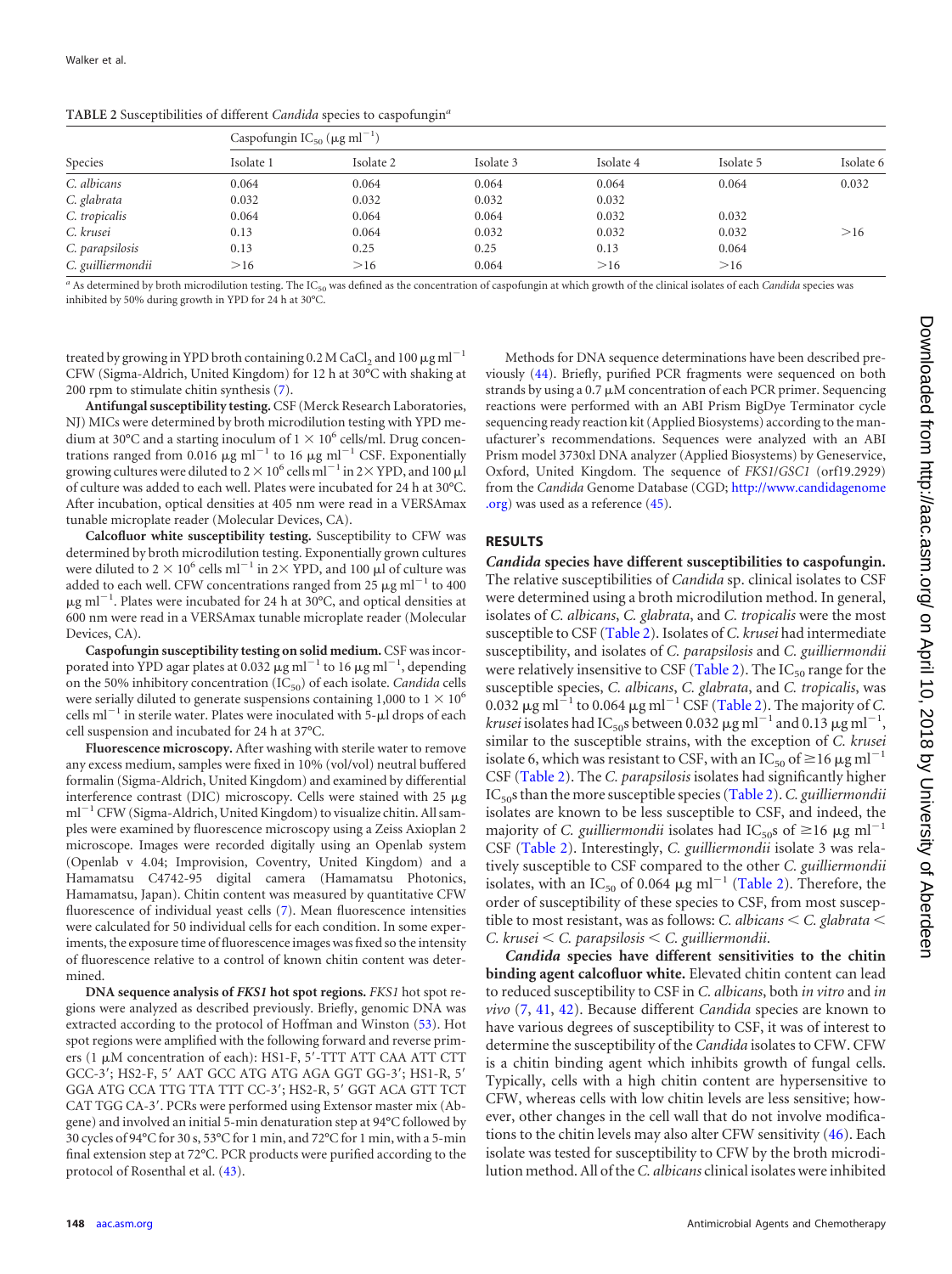| Species           |           | Calcofluor white $IC_{50}$ ( $\mu$ g ml <sup>-1</sup> ) |           |           |           |           |  |  |  |
|-------------------|-----------|---------------------------------------------------------|-----------|-----------|-----------|-----------|--|--|--|
|                   | Isolate 1 | Isolate 2                                               | Isolate 3 | Isolate 4 | Isolate 5 | Isolate 6 |  |  |  |
| C. albicans       | 100       | 200                                                     | 100       | 100       | 100       | 200       |  |  |  |
| C. glabrata       | >400      | >400                                                    | >400      | >400      |           |           |  |  |  |
| C. tropicalis     | 25        | 50                                                      | 50        | 50        | 50        |           |  |  |  |
| C. krusei         | >400      | >400                                                    | >400      | >400      | >400      | 50        |  |  |  |
| C. parapsilosis   | >400      | 25                                                      | >400      | >400      | >400      |           |  |  |  |
| C. guilliermondii | >400      | >400                                                    | >400      | >400      | >400      |           |  |  |  |

<span id="page-3-0"></span>**TABLE 3** Different *Candida* species have different susceptibilities to CFW*<sup>a</sup>*

*<sup>a</sup>* Sensitivities of clinical isolates of *Candida* species to CFW were determined by broth microdilution testing in YPD at 30°C for 24 h. The concentration of CFW at which growth of the *Candida* sp. isolates was inhibited by 50% (IC<sub>50</sub>) was determined.

by intermediate concentrations of CFW, indicating intermediate levels of chitin in the cell wall [\(Table 3\)](#page-3-0). *C. glabrata* and *C. guilliermondii* isolates were all resistant to CFW [\(Table 3\)](#page-3-0), suggesting that isolates of *C. glabrata* and *C. guilliermondii* have relatively low chitin contents. Isolates of *C. tropicalis* were very sensitive to CFW [\(Table 3\)](#page-3-0), suggesting that they may have higher levels of cell wall chitin. The majority of *C. krusei* and *C. parapsilosis* isolates had low sensitivity to CFW, suggesting that they also contain lower levels of chitin, although for both species there were individual isolates which were particularly sensitive to CFW, suggesting that these strains had higher chitin levels [\(Table 3\)](#page-3-0). In summary, there was a crude but not universal correlation between species type, chitin content, and CFW sensitivity.

*Candida* **species have different responses to caspofungin treatment.** To further analyze the chitin contents of the clinical isolates, each strain was stained with 25  $\mu$ g ml<sup>-1</sup> CFW, which can be used as a semiquantitative stain for cell wall chitin content. Isolates were also stained with CFW after treatment with CSF to determine whether CSF treatment activated chitin synthesis in the different *Candida* species, as it does with *C. albicans*. The concentration of CSF used was the  $IC_{50}$  presented in [Table 2](#page-2-0) and varied for individual isolates. Pregrowth of *C. albicans* with 200 mM  $CaCl<sub>2</sub>$  and 100  $\mu$ g ml<sup>-1</sup> CFW increased cell wall chitin and resulted in cells which were less susceptible to CSF [\(7\)](#page-7-4). Therefore, each clinical isolate was also pregrown with CaCl<sub>2</sub> and CFW to determine whether this would lead to an increase in chitin content. After pregrowth with CaCl<sub>2</sub> and CFW, isolates were treated with CSF at the  $IC_{50}$  to determine whether this resulted in reduced susceptibility to CSF. The results are summarized below for each species examined.

**(i)** *C. albicans***.** All clinical isolates of *C. albicans* had chitin distributed evenly around the cell wall, with more intense staining in the septal region [\(Fig. 1A\)](#page-3-1). Likewise, treatment with CSF at the  $IC_{50}$  led to a uniform increase in chitin content in the lateral cell wall [\(Fig. 1B;](#page-3-1) [Table 4\)](#page-4-0). Pregrowth with CaCl<sub>2</sub> and CFW also led to increased chitin synthesis in all of the *C. albicans* clinical isolates [\(Fig. 1C;](#page-3-1) [Table 4\)](#page-4-0). When isolates were pregrown with  $CaCl<sub>2</sub>$  and CFW and then exposed to CSF at the  $IC_{50}$ , there was an even greater elevation of chitin content [\(Fig. 1D;](#page-3-1) [Table 4\)](#page-4-0), and cells were less susceptible to CSF [\(Fig. 2\)](#page-5-0).



<span id="page-3-1"></span>**FIG 1** Chitin distribution in *Candida* clinical isolates. DIC microscopy images (top panels) and CFW fluorescence images (bottom panels). Isolates were grown in YPD alone to establish basal chitin levels (A), treated with a sub-MIC level of CSF (B), grown in YPD with 200 mM CaCl<sub>2</sub> and 100  $\mu$ g ml<sup>-1</sup> CFW (C), or pregrown with CaCl<sub>2</sub> and CFW and then exposed to caspofungin at the  $\text{IC}_{50}$  (D). Bars, 2  $\mu$ m.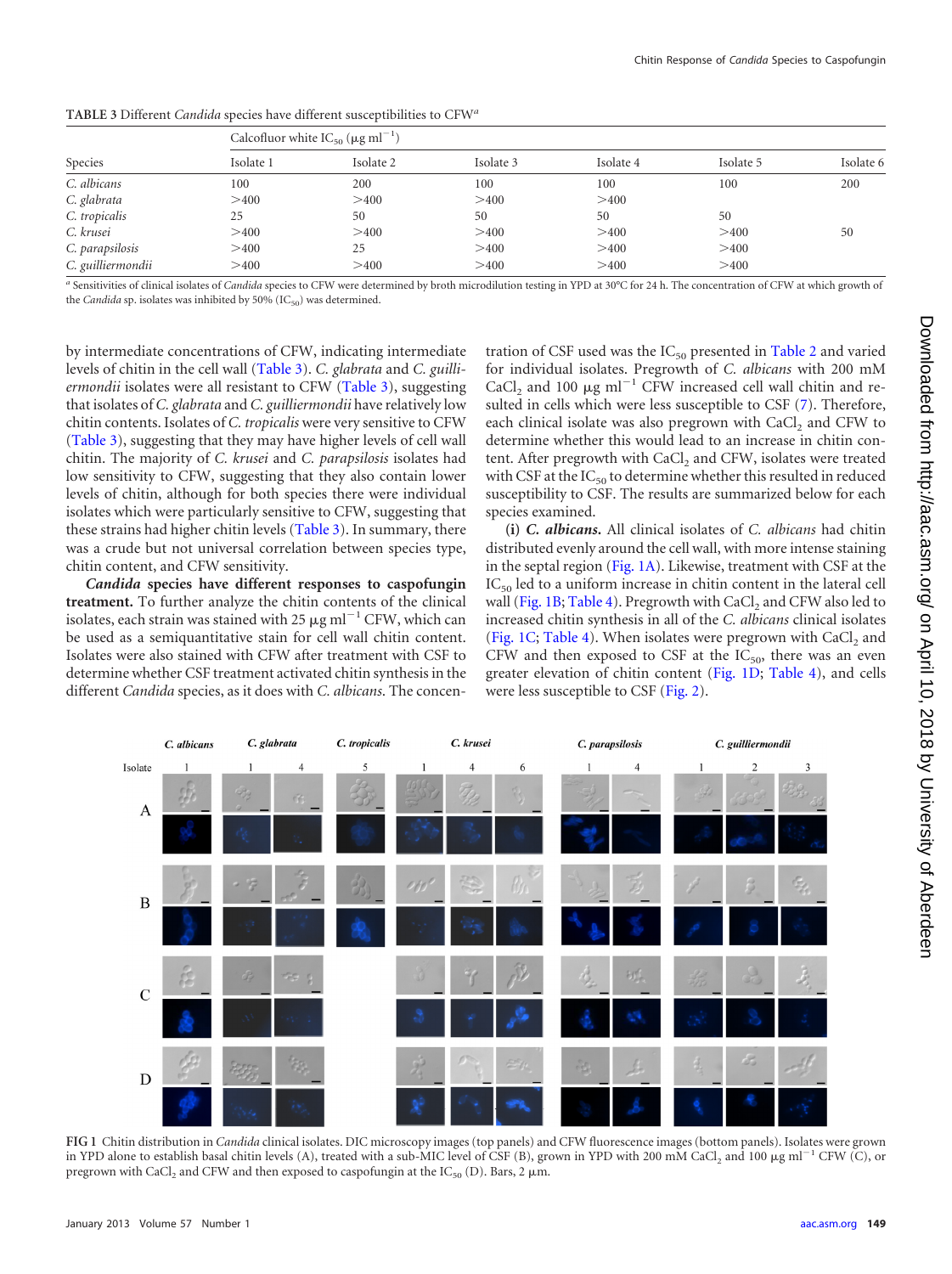|                   |                | CFW fluorescence (mean fluorescence intensity) |                              |                                        |                                                                     |  |  |
|-------------------|----------------|------------------------------------------------|------------------------------|----------------------------------------|---------------------------------------------------------------------|--|--|
| Candida species   | Isolate no.    | No<br>treatment                                | Caspofungin<br>treatment     | CaCl <sub>2</sub> and CFW<br>treatment | CaCl <sub>2</sub> and CFW pretreatment<br>and caspofungin treatment |  |  |
| C. albicans       |                | $605 \pm 208$                                  | $1,402 \pm 404$ <sup>*</sup> | $1,655 \pm 328$ *                      | $2,050 \pm 629*$                                                    |  |  |
| C. glabrata       |                | $363 \pm 119$                                  | $330 \pm 74$                 | $405 \pm 92$                           | $379 \pm 98$                                                        |  |  |
|                   | 4              | $317 \pm 81$                                   | $344 \pm 112$                | $334 \pm 76$                           | $346 \pm 61$                                                        |  |  |
| C. tropicalis     | 5              | $543 \pm 166$                                  | $1,664 \pm 249*$             | NG.                                    | NG                                                                  |  |  |
| C. krusei         |                | $369 \pm 75$                                   | $393 \pm 49$                 | $1,282 \pm 322$ *                      | $2,113 \pm 384$ <sup>*</sup>                                        |  |  |
|                   | 4              | $375 \pm 108$                                  | $401 \pm 76$                 | $418 \pm 106$                          | $408 \pm 183$                                                       |  |  |
|                   | 6              | $568 \pm 149$                                  | $1,037 \pm 169*$             | $1,517 \pm 290*$                       | $2,275 \pm 504*$                                                    |  |  |
| C. parapsilosis   |                | $730 \pm 172$                                  | $779 \pm 109$                | $1,385 \pm 388$ <sup>*</sup>           | $362 \pm 120^*$                                                     |  |  |
|                   | $\overline{4}$ | $260 \pm 87$                                   | $998 \pm 218$ <sup>*</sup>   | $1,787 \pm 374*$                       | $1,876 \pm 405*$                                                    |  |  |
| C. guilliermondii |                | $231 \pm 92$                                   | $861 \pm 163*$               | $666 \pm 107*$                         | $1,580 \pm 306*$                                                    |  |  |
|                   | 2              | $627 \pm 146$                                  | $978 \pm 143*$               | $1,115 \pm 169*$                       | $1,488 \pm 304*$                                                    |  |  |
|                   | 3              | $300 \pm 94$                                   | $328 \pm 96$                 | $294 \pm 79$                           | $329 \pm 77$                                                        |  |  |

<span id="page-4-0"></span>

| TABLE 4 Quantification of cell wall chitin contents of Candida species, with and without caspofungin and/or CaCl <sub>2</sub> and CFW treatment <sup>6</sup> |
|--------------------------------------------------------------------------------------------------------------------------------------------------------------|
|--------------------------------------------------------------------------------------------------------------------------------------------------------------|

*<sup>a</sup>* The average relative chitin content of individual cells from isolates of different *Candida* species was determined by measuring the intensity of CFW fluorescence. Measurements were made on untreated control cultures and after growth with caspofungin at the IC<sub>50</sub> specific for each isolate (as determined in Table 2), after growth with 0.2 M CaCl<sub>2</sub> and 100  $\mu$ g/ml CFW, and for cells pregrown with CaCl<sub>2</sub> and CFW and then grown with caspofungin at the IC<sub>50</sub> for each isolate. Statistical differences are shown for comparison to each untreated isolate (\*,  $P < 0.05$ ; Student *t* test), and data are means with standard deviations ( $n = 50$ ). NG, no growth.

**(ii)** *C. glabrata***.** Clinical isolates of *C. glabrata* had little chitin in the cell wall, as assessed by CFW staining and CFW susceptibility. There was some accumulation of chitin concentrated at the poles of the cells. Two representatives are shown in [Fig. 1A](#page-3-1) (isolates 1 and 4). Treating *C. glabrata* isolates with CSF at the IC<sub>50</sub> had no effect on chitin content [\(Fig. 1B;](#page-3-1) [Table 4\)](#page-4-0). Similarly, pregrowth with CaCl<sub>2</sub> and CFW did not stimulate chitin synthesis [\(Fig. 1C;](#page-3-1) [Table 4\)](#page-4-0), and exposing these treated cells to CSF did not result in a change in chitin content [\(Fig. 1D;](#page-3-1) [Table 4\)](#page-4-0). Although this was the general trend for most strains, *C. glabrata* isolate 1 was less susceptible to CSF after pregrowth with  $CaCl<sub>2</sub>$  and CFW [\(Fig. 2](#page-5-0) and data not shown). Pregrowth with CaCl<sub>2</sub> and CFW had no effect on the CSF susceptibility of the other three isolates [\(Fig. 2](#page-5-0) [for isolate 4] and data not shown).

**(iii)** *C. tropicalis***.** Isolates of *C. tropicalis* had relatively high levels of chitin in the cell wall, and chitin was distributed evenly throughout the cell wall [\(Fig. 1A\)](#page-3-1). Treatment with caspofungin resulted in an increase in chitin content in isolates of *C. tropicalis* [\(Fig. 1B;](#page-3-1) [Table 4\)](#page-4-0). Correspondingly, *C. tropicalis* isolates appeared to be hypersensitive to  $CaCl<sub>2</sub>$  and CFW, and consequently, no growth was observed after this treatment [\(Fig. 2\)](#page-5-0).

**(iv)** *C. krusei***.** The *C. krusei* isolates tested were generally less susceptible to CSF than *C. albicans* and *C. glabrata*. An exception was isolate 6, which was an example of a highly resistant strain [\(Table 2\)](#page-2-0). The majority of *C. krusei* isolates (83%), including isolates 1 and 4, contained low levels of basal chitin, concentrated predominantly at the poles of the cells [\(Fig. 1A;](#page-3-1) [Table 4\)](#page-4-0). The exception to this was *C. krusei* isolate 6, which appeared to have a homogeneous distribution of chitin over the cell wall surface [\(Fig.](#page-3-1) [1A\)](#page-3-1). Likewise, only *C. krusei* isolate 6 exhibited a substantial increase in chitin content after treatment with CSF at the  $IC_{50}$  [\(Fig.](#page-3-1) [1B;](#page-3-1) [Table 4\)](#page-4-0). Isolates 1 and 6, which showed an increase in chitin after pregrowth with CaCl<sub>2</sub> and CFW [\(Fig. 1C;](#page-3-1) [Table 4\)](#page-4-0), were less susceptible to CSF [\(Fig. 2\)](#page-5-0). Pregrowth with  $CaCl<sub>2</sub>$  and CFW had no effect on the chitin content of *C. krusei* isolate 4 and consequently did not affect its susceptibility to CSF [\(Fig. 2;](#page-5-0) [Table 4\)](#page-4-0). Isolate 4 alone had unaltered CSF susceptibility after  $CaCl<sub>2</sub>$  and CFW treatment.

**(v)** *C. parapsilosis***.** The *C. parapsilosis* isolates tested were significantly less susceptible to CSF than most other *Candida* species [\(Table 2\)](#page-2-0) [\(14\)](#page-7-7). All of the *C. parapsilosis* clinical isolates tested had a uniform chitin distribution over the cell surface when they were grown without CSF treatment [\(Fig. 1A\)](#page-3-1). There were some notable differences in the levels of basal chitin in different isolates [\(Fig. 1A;](#page-3-1) [Table 4\)](#page-4-0). Treatment with CSF at the IC50 either had no effect on the chitin content of *C. parapsilosis* (isolate 1) or resulted in a compensatory increase in chitin (e.g., in isolate 4) [\(Fig. 1B;](#page-3-1) [Table 4\)](#page-4-0). Treatment with  $CaCl<sub>2</sub>$  and CFW led to an increase in overall chitin content [\(Fig. 1C;](#page-3-1) [Table 4\)](#page-4-0). After pregrowth with CaCl<sub>2</sub> and CFW, the majority of the *C*. *parapsilosis* isolates, such as isolate 4, exhibited an increase in chitin after treatment with CSF [\(Fig. 1D;](#page-3-1) [Table 4\)](#page-4-0), and these became less susceptible to CSF than untreated cells [\(Fig. 2\)](#page-5-0). However, in some cases (for example, isolate 1), pregrowth with  $CaCl<sub>2</sub>$  and CFW and subsequent treatment with CSF resulted in a decrease in chitin content [\(Fig. 1D;](#page-3-1) [Table 4\)](#page-4-0). Reflecting this, *C. parapsilosis* isolate 1 was hypersensitive to CSF after pregrowth with  $CaCl<sub>2</sub>$  and CFW [\(Fig. 2\)](#page-5-0). Therefore, in the majority of cases, treatment of *C. parapsilosis* with CaCl<sub>2</sub> and CFW led to an increase in chitin content and a reduced susceptibility to CSF.

**(vi)** *C. guilliermondii***.** *C. guilliermondii* was the most CSFresistant species of the *Candida* species tested [\(Table 2\)](#page-2-0). The cell wall chitin distribution of *C. guilliermondii* isolates varied. Some (for example, isolate 2) had a homogeneous distribution of chitin, whereas other isolates (isolates 1 and 3) had lower chitin levels, with some chitin concentrated at the poles of the cells [\(Fig. 1A;](#page-3-1) [Table 4\)](#page-4-0). In contrast, treatment with CSF at the  $IC_{50}$  resulted in an increase in chitin in the majority of isolates [\(Table 4\)](#page-4-0). An exception was isolate 3 [\(Fig. 1B;](#page-3-1) [Table 4\)](#page-4-0). Pregrowth of the *C. guilliermondii* isolates with CaCl<sub>2</sub> and CFW resulted in an increase in chitin in all isolates, again with the exception of isolate 3 [\(Fig. 1C;](#page-3-1)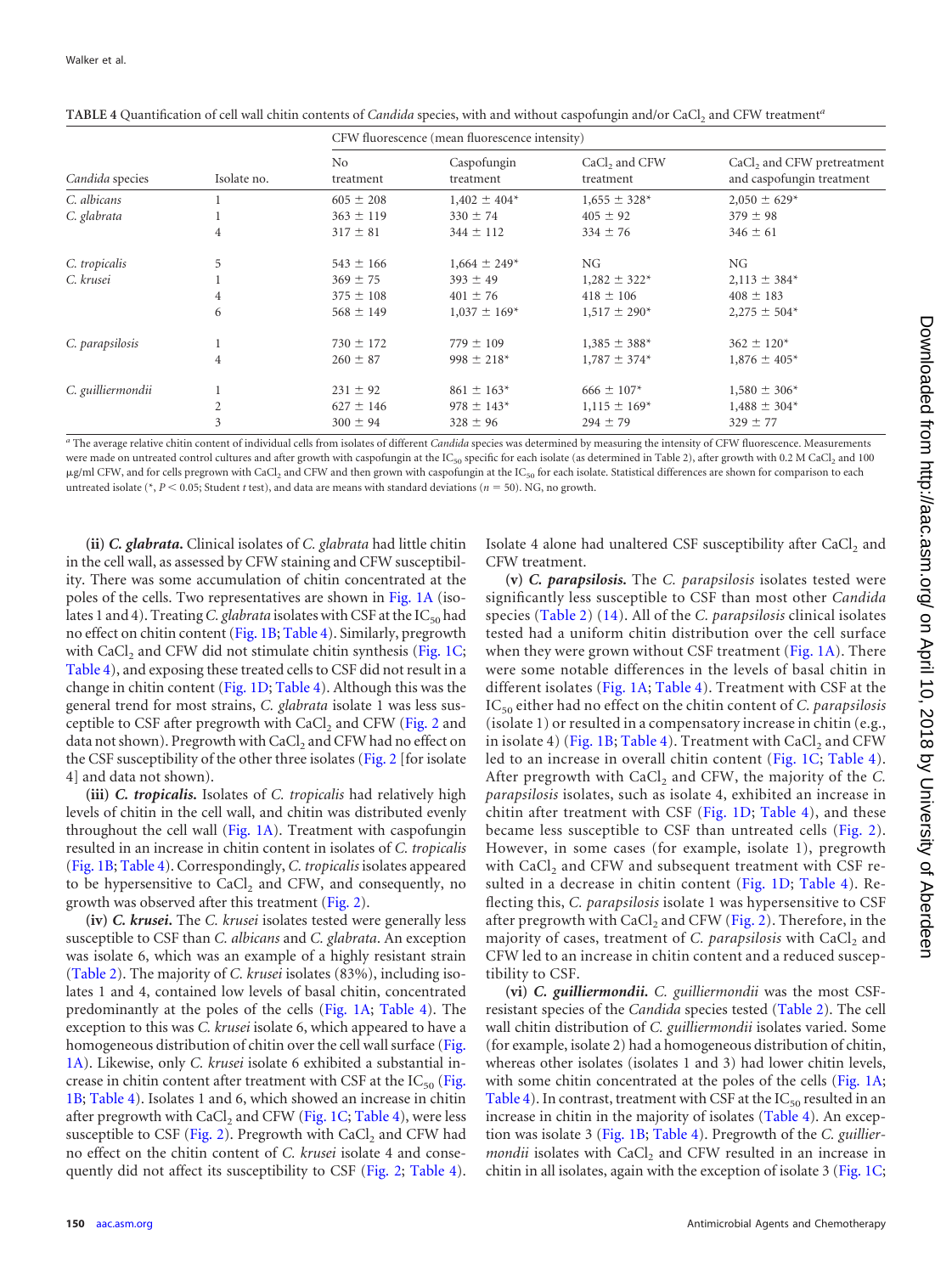

<span id="page-5-0"></span>FIG 2 Pregrowth of *Candida* isolates with CaCl<sub>2</sub> and CFW reduces susceptibility to caspofungin. Plate dilution sensitivity tests were performed on*Candida* clinical isolates on YPD agar containing caspofungin at the  $IC_{50}$  for each isolate. The following CSF concentrations were used: for *C. albicans* isolate 1, 0.064  $\mu$ g ml<sup>-1</sup>; for *C. glabrata* isolates 1 and 4, 0.032  $\mu$ g ml<sup>-1</sup>; for *C. tropicalis* isolate 5, 0.032  $\mu$ g ml<sup>-1</sup>; for *C. krusei* isolate 1, 0.13  $\mu$ g ml<sup>-1</sup>; for *C. krusei* isolate 4, 0.032  $\mu$ g ml<sup>-1</sup>; for *C. krusei* isolate 6, 16  $\mu$ g ml<sup>-1</sup>; for *C. parapsilosis* isolates 1 and 4, 0.13  $\mu$ g ml<sup>-1</sup>; for *C. guilliermondii* isolates 1 and 2, 16  $\mu$ g ml<sup>-1</sup>; and for *C. guilliermondii* isolate 3,  $0.064 \,\mathrm{\upmu}\mathrm{g\,ml}^{-1}$ . Rows marked with asterisks indicate pregrowth of the inoculum in YPD containing both 200 mM CaCl<sub>2</sub> and 100  $\mu$ g ml<sup>-1</sup> CFW. Cell numbers per spot were 5,000, 500, 50, and 5 cells, from left to right.

[Table 4\)](#page-4-0). Pregrowth of *C. guilliermondii* isolates with CaCl<sub>2</sub> and CFW and subsequent treatment with CSF also led to an increase in chitin in most isolates [\(Fig. 1D;](#page-3-1) [Table 4\)](#page-4-0). The higher chitin levels appeared to be distributed uniformly rather than concentrated at the poles of cells [\(Fig. 1D\)](#page-3-1). With the exception of isolate 3, pregrowth with  $CaCl<sub>2</sub>$  and CFW increased chitin synthesis and led to a reduced susceptibility to CSF in *C. guilliermondii* [\(Fig. 2\)](#page-5-0).

This analysis revealed that specific *Candida* species displayed a compensatory increase in chitin content in response to CSF treatment, but the response varied between species and isolates of the same species [\(Table 5\)](#page-5-1). Likewise, treatment with  $CaCl<sub>2</sub>$  and CFW was capable of eliciting an increase in chitin content, leading to CSF protection in some, but not all, *Candida* species [\(Table 5\)](#page-5-1).

**Sequencing of** *FKS1* **hot spot regions.** The *FKS1* hot spot regions of the *Candida* sp. clinical isolates were sequenced to determine whether reduced susceptibility to CSF was due to point mutations in *FKS1* [\(Fig. 3\)](#page-5-2). Isolates of *C. albicans*, *C. glabrata*, and *C. krusei* contained no point mutations in *FKS1* [\(Fig. 3\)](#page-5-2). All of the *C. parapsilosis* isolates contained the P660A substitution [\(Fig. 3\)](#page-5-2)

### <span id="page-5-1"></span>**TABLE 5** Summary of results for all *Candida* spp.

|                         |                                                   | Elevation of chitin content <sup>a</sup>              |                                                                              |  |  |  |
|-------------------------|---------------------------------------------------|-------------------------------------------------------|------------------------------------------------------------------------------|--|--|--|
| Candida species         | Treatment with<br>caspofungin at<br>the $IC_{50}$ | Treatment with<br>CaCl <sub>2</sub> and<br><b>CFW</b> | Protection after<br>pretreatment<br>with CaCl <sub>2</sub> and<br><b>CFW</b> |  |  |  |
| C. albicans             |                                                   | $^+$                                                  | $^+$                                                                         |  |  |  |
| C. glabrata             |                                                   |                                                       | $^{+}$                                                                       |  |  |  |
| C. tropicalis           |                                                   | NG                                                    | NG                                                                           |  |  |  |
| C. krusei               |                                                   |                                                       |                                                                              |  |  |  |
| C. parapsilosis         |                                                   | $^{+}$                                                | $^+$                                                                         |  |  |  |
| C. guilliermondii       | $^+$                                              | $^+$                                                  |                                                                              |  |  |  |
| $\alpha$ NG, no growth. |                                                   |                                                       |                                                                              |  |  |  |

which is thought to render *C. parapsilosis* intrinsically less susceptible to CSF [\(24\)](#page-8-5). *C. parapsilosis* isolate 4 contained an additional S645P point mutation [\(Fig. 3\)](#page-5-2). Isolate 3 of *C. guilliermondii* contained an L646I point mutation in the first *FKS1* hot spot region

### C. albicans isolates:

| C. glabrata isolates:<br>1328<br>625<br>633<br>1348<br>YPLGCYNLAPAIDWIRRYTLS<br>FLILSIRDP<br>FLILSIRDP<br>YPLGCYNLAPAIDWIRRYTLS<br>FLILSIRDP<br>YPLGCYNLAPAIDWIRRYTLS<br>*********<br>*********************<br>730<br>25<br>750<br>33<br>YPFGCYNIAPAVDWIRRYTLS<br>FLTLSLRDP<br>FLTLSLRDP<br>YPFGCYNIAPAVDWIRRYTLS<br>*********************<br>*********<br>C. krusei isolates:<br>663<br>1352<br>1372<br>655<br>FLILSIRDP<br>YPLGCYNLAPAIDWIRRYTLS<br>FLILSIRDP<br>YPLGCYNLAPAIDWIRRYTLS<br>FLILSIRDP<br>YPLGCYNLAPAIDWIRRYTLS<br>FLILSIRDP<br>YPLGCYNLAPAIDWIRRYTLS<br>*********<br>*********************<br>C. parapsilosis isolates:<br>652 660 1357 | Seq C.alb<br>C.alb 1                          | 641<br>649<br>FLTLSLRDP<br>FLTLSLRDP<br>********* | 1345<br>1365<br>YPFGCYNIAPAVDWIRRYTLS<br>YPFGCYNIAPAVDWIRRYTLS<br>********************* |
|---------------------------------------------------------------------------------------------------------------------------------------------------------------------------------------------------------------------------------------------------------------------------------------------------------------------------------------------------------------------------------------------------------------------------------------------------------------------------------------------------------------------------------------------------------------------------------------------------------------------------------------------------------|-----------------------------------------------|---------------------------------------------------|-----------------------------------------------------------------------------------------|
|                                                                                                                                                                                                                                                                                                                                                                                                                                                                                                                                                                                                                                                         |                                               |                                                   |                                                                                         |
|                                                                                                                                                                                                                                                                                                                                                                                                                                                                                                                                                                                                                                                         | Seq C.glab<br>C.glab 1<br>C.glab 4            |                                                   |                                                                                         |
|                                                                                                                                                                                                                                                                                                                                                                                                                                                                                                                                                                                                                                                         | C. tropicalis:                                |                                                   |                                                                                         |
|                                                                                                                                                                                                                                                                                                                                                                                                                                                                                                                                                                                                                                                         | Seq C.trop<br>C.trop 5                        |                                                   |                                                                                         |
|                                                                                                                                                                                                                                                                                                                                                                                                                                                                                                                                                                                                                                                         |                                               |                                                   |                                                                                         |
|                                                                                                                                                                                                                                                                                                                                                                                                                                                                                                                                                                                                                                                         | Seq C.kru<br>C.krus 1<br>C.krus 4<br>C.krus 6 |                                                   |                                                                                         |
|                                                                                                                                                                                                                                                                                                                                                                                                                                                                                                                                                                                                                                                         |                                               |                                                   | 1377                                                                                    |

#### Seq C.para FLTLSLRDA YPFGCYNIAPAVDWIRRYTLS C.para 1 **FLTLSLRDA** YPFGCYNIAPAVDWIRRYTLS C.para\_4  ${\tt FLTLPLRDA}$ YPFGCYNIAPAVDWIRRYTLS \*\*\*\* \*\*\* \*\*\*\*\*\*\*\*\*\*\*\*\*\*\*\*\*\*\*\*

### C. guilliermondii isolates:

|                | 632       | 640 | 1335                  | 1355 |
|----------------|-----------|-----|-----------------------|------|
| Seq C.quill    | FMALSLRDP |     | YPYGCYNFAPAVDWIRRYTLS |      |
| C.quill 1      | FMALSLRDP |     | YPYGCYNFAPAVDWIRRYTLS |      |
| $C.$ guill $2$ | FMALSLRDP |     | YPYGCYNFAPAVDWIRRYTLS |      |
| $C.$ quill $3$ | FMALSIRDP |     | YPYGCYNFAPAVDWIRRYTLS |      |
|                | ***** *** |     | ********************* |      |
|                |           |     |                       |      |

<span id="page-5-2"></span>**FIG 3** Sequencing of the *FKS1* hot spot region in *Candida* species. For each species, the sequenced control strain was used as a template to determine whether any of the clinical isolates contained point mutations in *FKS1*. All isolates of *C. parapsilosis* contained a P660A substitution, and isolate 4 contained an additional S645P point mutation (highlighted in bold). *C. guilliermondii* isolate 3 contained an L646I point mutation (highlighted in bold).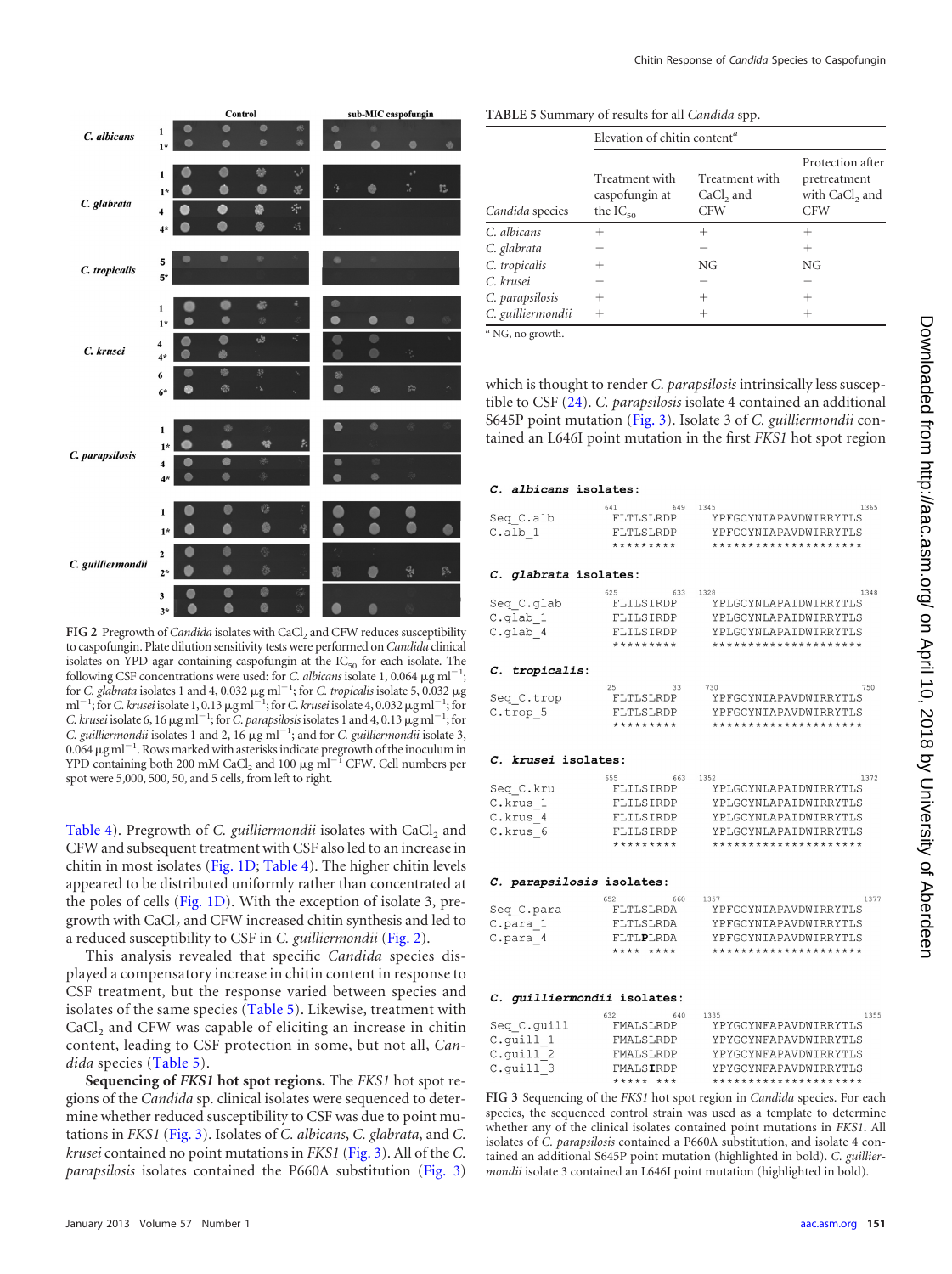[\(Fig. 3\)](#page-5-2). No point mutations were observed in the second hot spot region of *FKS1* [\(Fig. 3\)](#page-5-2).

# **DISCUSSION**

Different *Candida* species are known to have various susceptibilities to CSF. *C. albicans* is the most sensitive of these species, with *C. glabrata*, *C. tropicalis* and *C. krusei*, *C. parapsilosis*, and *C. guilliermondii* representing the rank order of susceptibility for the non-*C. albicans*species [\(8,](#page-7-5) [10,](#page-7-11) [14,](#page-7-7) [47\)](#page-8-26). The clinical isolates of *Candida* species tested in this study followed the same susceptibility trends. The *C. albicans* clinical isolates tested all demonstrated an elevation of chitin content upon treatment with CSF at the  $IC_{50}$ . After treatment with  $CaCl<sub>2</sub>$  and CFW, these isolates showed an increase in chitin content which resulted in reduced CSF susceptibility. Therefore, increased chitin synthesis rescued a range of *C. albicans* clinical isolates from the inhibitory effects of CSF treatment.

Increases in *SLT2* expression and chitin content have been associated with incomplete killing of *C. glabrata* by CSF [\(48\)](#page-8-27). In contrast, none of the *C. glabrata* isolates tested in this study showed a change in chitin content after treatment with CSF. Similarly, pregrowth with CaCl<sub>2</sub> and CFW did not elevate the chitin content of *C. glabrata* isolates. Despite this observation, two isolates of *C. glabrata* showed reduced susceptibility to CSF after pregrowth with  $CaCl<sub>2</sub>$  and CFW. Because there was no visible change in chitin content in these strains, the pretreatment may have elicited different, as yet uncharacterized responses in these isolates. The difference in results between this work and a previous study [\(48\)](#page-8-27) may relate to strain differences in the *C. glabrata* isolates that were used. In this work, susceptible clinical isolates of *C. glabrata* were used, whereas the study by Cota et al. employed a genetically modified control strain [\(48\)](#page-8-27). This study used measurements of CFW fluorescence to determine the chitin contents of isolates, whereas Cota et al. used a biochemical assay to quantify chitin content. Another consideration for differences between the studies may be the concentrations of caspofungin that were used. It is conceivable that treatment with concentrations of caspofungin above the MIC may also have resulted in an increase in chitin content in the *C. glabrata* isolates in this study.

The clinical isolates of *C. krusei* exhibited significantly variable chitin contents, and chitin was distributed either at polar locations or uniformly throughout the cell wall surface. A previous study showed that *C. krusei* isolates from soil sediments in which there were various levels of environmental pollution had significantly different chitin contents and chitin synthase activities [\(54\)](#page-8-28). Isolates taken from the most polluted areas had the highest chitin contents, whereas isolates with low chitin levels were predominant in areas with less pollution [\(54\)](#page-8-28). In the present study, the majority of *C. krusei* isolates had a polar distribution of chitin. *C. krusei* isolate 6 had a uniform chitin distribution and was the only isolate to be isolated from an oral infection site. Because an elevated chitin content was the only obvious difference between this isolate and the other *C. krusei* isolates, it is possible that the reduced susceptibility to CSF was a result of the strain's higher basal chitin content. In most cases, an elevation of chitin content rescued *C. krusei* from CSF treatments.

*C. parapsilosis* isolates had various basal chitin contents. *C. parapsilosis* is known to be significantly less susceptible to CSF, due to a naturally occurring alanine at position 660. The MIC value and Fks1 sequence of this strain corroborated this. Interest-

ingly, *C. parapsilosis* isolates which contained this amino acid substitution had higher chitin contents than those of isolates which contained further additional point mutations. Isolates with the naturally occurring alternative Fks1 sequence showed no change in chitin content upon exposure to CSF. In contrast, isolates which had additional point mutations in *FKS1* had significantly lower basal chitin contents and were the only *C. parapsilosis* isolates to display elevated chitin contents after treatment with CSF. Pregrowth with CaCl<sub>2</sub> and CFW increased the chitin content of most *C. parapsilosis* isolates and consequently led to reduced susceptibility to CSF in most cases. However, in a minority of cases, subsequent exposure of these pretreated cells to CSF led, paradoxically, to isolates becoming more sensitive to CSF. This may again be related to the strain chitin content, because pregrowth with CaCl<sub>2</sub> and CFW prior to treatment of these isolates with CSF resulted in a significant decrease rather than the normal increase in chitin content. *C. albicans* cells with reduced chitin content have also been shown to have increased sensitivity to CSF  $(42)$ . There are some indications that activation of chitin synthesis may have a potential role in the reduced susceptibility of *C. parapsilosis* to CSF. Clinical isolates from the *C. parapsilosis* group, which encompasses *C. parapsilosis*, *C. orthopsilosis*, and *C. metapsilosis*, all contain an alanine at position 660. Despite this observation, *C. parapsilosis* has been shown to be less susceptible to CSF and anidulafungin than *C. orthopsilosis* and *C. metapsilosis*[\(24,](#page-8-5) [49,](#page-8-29) [50\)](#page-8-30). Because there are no differences in the Fks1 hot spot sequences between these three species, this difference in susceptibility may be due to differences in cell wall composition or the properties of the signaling pathways that respond to cell wall stress. In support of this, the paradoxical effect, which is thought to be a consequence of elevated chitin content, occurred more frequently in isolates of *C. parapsilosis* than in the other two species [\(50\)](#page-8-30). Furthermore, isolates of *C. parapsilosis* can switch between four different morphological types. Two of these variants are associated with pseudohypha formation, and two with growth in the yeast form. Interestingly, one main difference between the two yeast colonial forms, termed "smooth" and "crater," is that smooth-phase yeast cells have a significantly lower chitin content, with chitin only at the poles of the cells [\(51\)](#page-8-31).

The isolates of *C. guilliermondii* used in this study had the highest MIC of CSF and had various basal chitin levels and differing distributions of chitin in the cell wall. Most isolates of *C. guilliermondii* demonstrated an increase in chitin in response to CSF treatment. As with *C. parapsilosis*, the isolate of *C. guilliermondii* which contained a point mutation in *FKS1* did not show a compensatory increase in chitin content in response to CSF treatment. However, in most cases, increasing the chitin content again led to reduced susceptibility to CSF in the *C. guilliermondii* isolates.

The results of this work demonstrate that different *Candida* species have different basal chitin levels and differences in the chitin response to CSF treatment. In some cases, there was considerable variation in chitin content between clinical isolates of the same *Candida* species. One limitation of this study is the lack of paired isogenic sensitive and resistant isolates to look specifically at the impact of *FKS1* point mutations on chitin levels in the different species, as this would have removed the strain-to-strain variation that we observed. The majority of *Candida* species did not have a significantly high basal chitin content, which could explain their marked susceptibility to CSF. Several species responded to the inhibition of  $\beta(1,3)$ -glucan synthesis by CSF by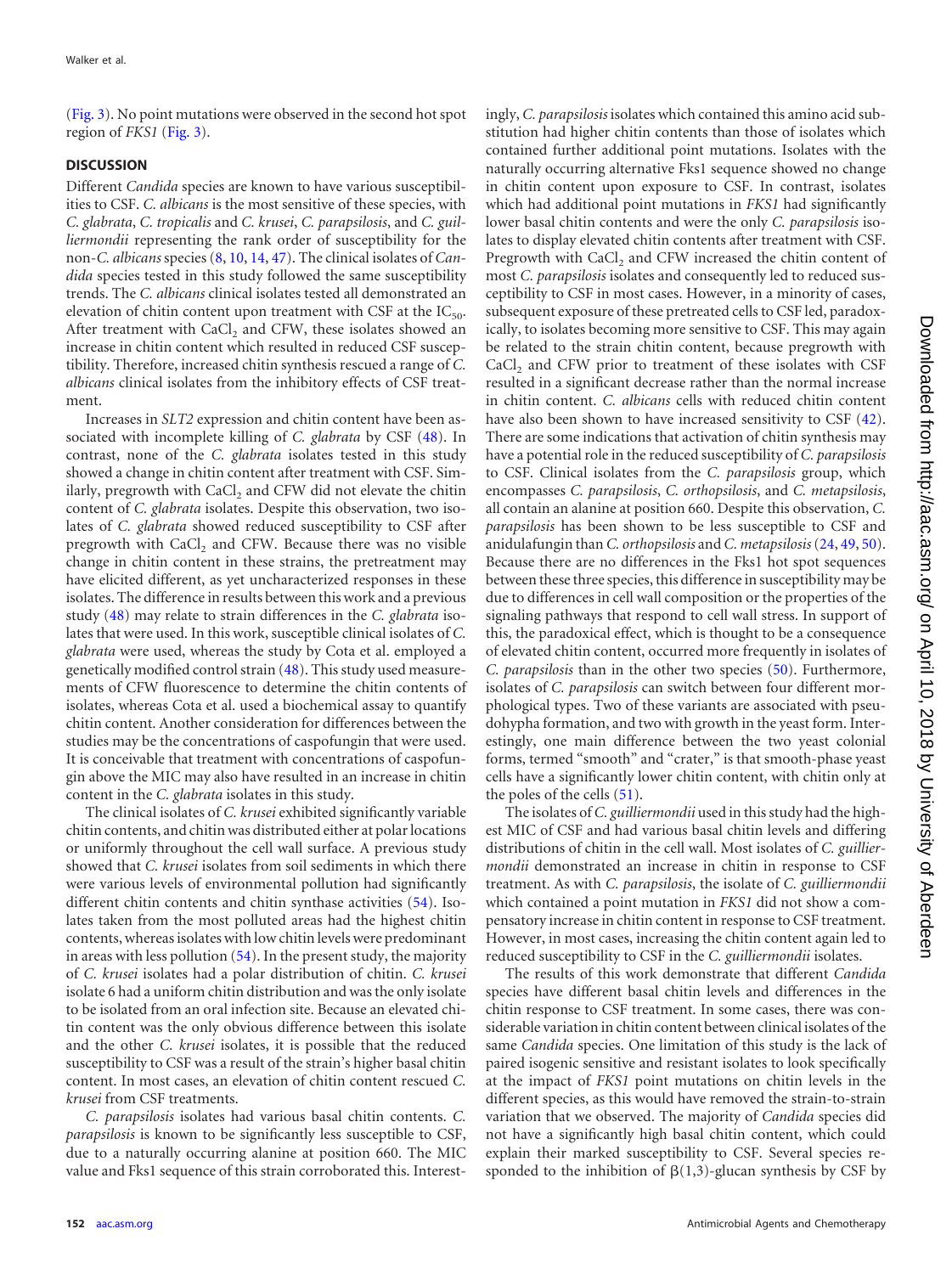|                   | No. of chitin synthase genes |          |          |  |  |
|-------------------|------------------------------|----------|----------|--|--|
| Species           | Class I                      | Class II | Class IV |  |  |
| C. albicans       |                              |          |          |  |  |
| C. glabrata       |                              |          |          |  |  |
| C. krusei         |                              |          |          |  |  |
| C. tropicalis     |                              |          |          |  |  |
| C. parapsilosis   | 3                            |          |          |  |  |
| C. guilliermondii |                              |          |          |  |  |

<span id="page-7-12"></span>**TABLE 6** Classes of chitin synthase genes in different *Candida* species

stimulating a compensatory increase in chitin synthesis. Isolates of *C. albicans*, *C. parapsilosis*, and *C. guilliermondii* increased their chitin contents after treatment with CSF at the  $IC_{50}$ . In contrast, isolates of *C. glabrata* and *C. krusei* did not significantly increase their chitin levels in response to CSF treatment. Interestingly, isolates from the species tested which contained *FKS1* point mutations also did not alter their chitin levels in response to treatment with CSF. In contrast, all *Candida* species, with the exception of *C.* glabrata, could be stimulated by treatment with CaCl<sub>2</sub> and CFW to increase their chitin content, which in turn led to reduced susceptibility to CSF. Therefore, the majority of *Candida* species exhibited reduced susceptibility to CSF as a result of increases in chitin content. This may be an indication that isolates from some *Candida* species are better able to tolerate cell wall damage or that they have different abilities to sense cell wall damage and adapt to that damage through elevations of chitin content. All of the *Candida* species contain the same three classes of Chs enzymes, i.e. classes I, II, and IV, although some species have more than one enzyme per class [\(Table 6\)](#page-7-12). All three classes of Chs enzymes are known to be activated in response to CSF treatment in *C. albicans*. *C. glabrata* has the smallest number of *CHS* genes, with one gene per class [\(Table 6\)](#page-7-12). All species that increased chitin content in response to CSF treatment had more than one *CHS* gene per chitin synthase class. The *Candida* species with the largest numbers of *CHS* genes (*C. parapsilosis* and *C. guilliermondii*, with 5 each) also tended to have the most marked responses to cell wall damage caused by CSF treatment.

At present, the incidence of resistance to the echinocandins is relatively low, but there has been a growing number of reports of sporadic cases of breakthrough infections [\(7\)](#page-7-4). The chitin response, however, is fully reversible upon removal of cell wall stress, complicating the evaluation of the true significance of this phenomenon *in vivo*. It is therefore possible that the increasing use of echinocandins may lead to the emergence of further examples of resistant isolates [\(20\)](#page-8-0). None of the *Candida* species tested here appeared to have a chitin content that was naturally higher than that of *C. albicans*, which could account for their reduced susceptibility to CSF (with the exception of one *C. krusei* isolate). However, the majority of species displayed a compensatory increase in chitin in response to inhibition of  $\beta(1,3)$ -glucan by CSF. Therefore, most *Candida* species demonstrated the potential to adapt to CSF treatment by increasing the synthesis of chitin.

# **ACKNOWLEDGMENTS**

We acknowledge the financial support of Gilead Sciences through a Ph.D. studentship for L.A.W. We also acknowledge research grants from the British Society for Antimicrobial Chemotherapy, the Wellcome Trust (grants 080088, 086827, and 075470), and the Ariadne Marie Curie Training Network.

### <span id="page-7-0"></span>**REFERENCES**

- 1. **Douglas CM.** 2001. Fungal beta(1,3)-D-glucan synthesis. Med. Mycol. **39**(Suppl 1):55– 66.
- <span id="page-7-2"></span>2. **Douglas CM, D'Ippolito JA, Shei GJ, Meinz M, Onishi J, Marrinan JA, Li W, Abruzzo GK, Flattery A, Bartizal K, Mitchell A, Kurtz MB.** 1997. Identification of the *FKS1* gene of *Candida albicans* as the essential target of 1,3-beta-D-glucan synthase inhibitors. Antimicrob. Agents Chemother. **41**:2471–2479.
- <span id="page-7-3"></span><span id="page-7-1"></span>3. **Kurtz MB, Douglas CM.** 1997. Lipopeptide inhibitors of fungal glucan synthase. J. Med. Vet. Mycol. **35**:79 – 86.
- 4. **Chandrasekar PH, Sobel JD.** 2006. Micafungin: a new echinocandin. Clin. Infect. Dis. **42**:1171–1178. doi[:10.1086/501020.](http://dx.doi.org/10.1086/501020)
- 5. **Kartsonis NA, Nielsen J, Douglas CM.** 2003. Caspofungin: the first in a new class of antifungal agents. Drug Resist. Updat. **6**:197–218.
- <span id="page-7-4"></span>6. **Walker LA, Gow NA, Munro CA.** 2010. Fungal echinocandin resistance. Fungal Genet. Biol. **47**:117–126. doi[:10.1016/j.fgb.2009.09.003.](http://dx.doi.org/10.1016/j.fgb.2009.09.003)
- 7. **Walker LA, Munro CA, de Bruijn I, Lenardon MD, McKinnon A, Gow NA.** 2008. Stimulation of chitin synthesis rescues *Candida albicans* from echinocandins. PLoS Pathog. **4**:e1000040. doi:10.1371/journal.ppat. 1000040.
- <span id="page-7-5"></span>8. **Barchiesi F, Spreghini E, Tomassetti S, Della Vittoria A, Arzeni D, Manso E, Scalise G.** 2006. Effects of caspofungin against *Candida guilliermondii* and *Candida parapsilosis*. Antimicrob. Agents Chemother. **50**: 2719 –2727. doi[:10.1128/AAC.00111-06.](http://dx.doi.org/10.1128/AAC.00111-06)
- 9. **Bartizal K, Gill CJ, Abruzzo GK, Flattery AM, Kong L, Scott PM, Smith JG, Leighton CE, Bouffard A, Dropinski JF, Balkovec J.** 1997. *In vitro* preclinical evaluation studies with the echinocandin antifungal MK-0991 (L-743,872). Antimicrob. Agents Chemother. **41**:2326 –2332.
- <span id="page-7-11"></span>10. **Canton E, Peman J, Sastre M, Romero M, Espinel-Ingroff A.** 2006. Killing kinetics of caspofungin, micafungin, and amphotericin B against *Candida guilliermondii*. Antimicrob. Agents Chemother. **50**:2829 –2832. doi[:10.1128/AAC.00524-06.](http://dx.doi.org/10.1128/AAC.00524-06)
- 11. **Espinel-Ingroff A.** 1998. Comparison of *in vitro* activities of the new triazole SCH56592 and the echinocandins MK-0991 (L-743,872) and LY303366 against opportunistic filamentous and dimorphic fungi and yeasts. J. Clin. Microbiol. **36**:2950 –2956.
- 12. **Pfaller MA, Castanheira M, Diekema DJ, Messer SA, Jones RN.** 2011. Triazole and echinocandin MIC distributions with epidemiological cutoff values for differentiation of wild-type strains from non-wild-type strains of six uncommon species of *Candida*. J. Clin. Microbiol. **49**:3800 –3804. doi[:10.1128/JCM.05047-11.](http://dx.doi.org/10.1128/JCM.05047-11)
- <span id="page-7-6"></span>13. **Pfaller MA, Diekema DJ, Andes D, Arendrup MC, Brown SD, Lockhart SR, Motyl M, Perlin DS, CLSI Subcommittee for Antifungal Testing.** 2011. Clinical breakpoints for the echinocandins and *Candida* revisited: integration of molecular, clinical, and microbiological data to arrive at species-specific interpretive criteria. Drug Resist. Updat. **14**:164 –176. doi: [10.1016/j.drup.2011.01.004.](http://dx.doi.org/10.1016/j.drup.2011.01.004)
- <span id="page-7-7"></span>14. **Pfaller MA, Chaturvedi V, Diekema DJ, Ghannoum MA, Holliday NM, Killian SB, Knapp CC, Messer SA, Miskov A, Ramani R.** 2008. Clinical evaluation of the Sensititre YeastOne colorimetric antifungal panel for antifungal susceptibility testing of the echinocandins anidulafungin, caspofungin, and micafungin. J. Clin. Microbiol. **46**:2155–2159. doi[:10](http://dx.doi.org/10.1128/JCM.00493-08) [.1128/JCM.00493-08.](http://dx.doi.org/10.1128/JCM.00493-08)
- 15. **Pfaller MA, Diekema DJ.** 2007. Epidemiology of invasive candidiasis: a persistent public health problem. Clin. Microbiol. Rev. **20**:133–163.
- 16. **Pfaller MA, Diekema DJ, Gibbs DL, Newell VA, Ng KP, Colombo A, Finquelievich J, Barnes R, Wadula J, Global Antifungal Surveillance Group.** 2008. Geographic and temporal trends in isolation and antifungal susceptibility of *Candida parapsilosis*: a global assessment from the ARTEMIS DISK Antifungal Surveillance Program, 2001 to 2005. J. Clin. Microbiol. **46**:842– 849. doi[:10.1128/JCM.02122-07.](http://dx.doi.org/10.1128/JCM.02122-07)
- <span id="page-7-8"></span>17. **Pfaller MA, Hollis R, Goldstein BP, Messer S, Diekema D, Henkel T.** 2010.*In vitro* activity of anidulafungin and other agents against esophageal candidiasis-associated isolates from a phase 3 clinical trial. J. Clin. Microbiol. **48**:2613–2614. doi[:10.1128/JCM.00806-10.](http://dx.doi.org/10.1128/JCM.00806-10)
- <span id="page-7-9"></span>18. **Pfaller MA, Moet GJ, Messer SA, Jones RN, Castanheira M.** 2011. *Candida* bloodstream infections: comparison of species distributions and antifungal resistance patterns in community-onset and nosocomial isolates in the SENTRY Antimicrobial Surveillance Program, 2008 –2009. Antimicrob. Agents Chemother. **55**:561–566. doi[:10.1128/AAC.01079-10.](http://dx.doi.org/10.1128/AAC.01079-10)
- <span id="page-7-10"></span>19. **Park S, Kelly R, Kahn JN, Robles J, Hsu MJ, Register E, Li W, Vyas V, Fan H, Abruzzo G, Flattery A, Gill C, Chrebet G, Parent SA, Kurtz M,**